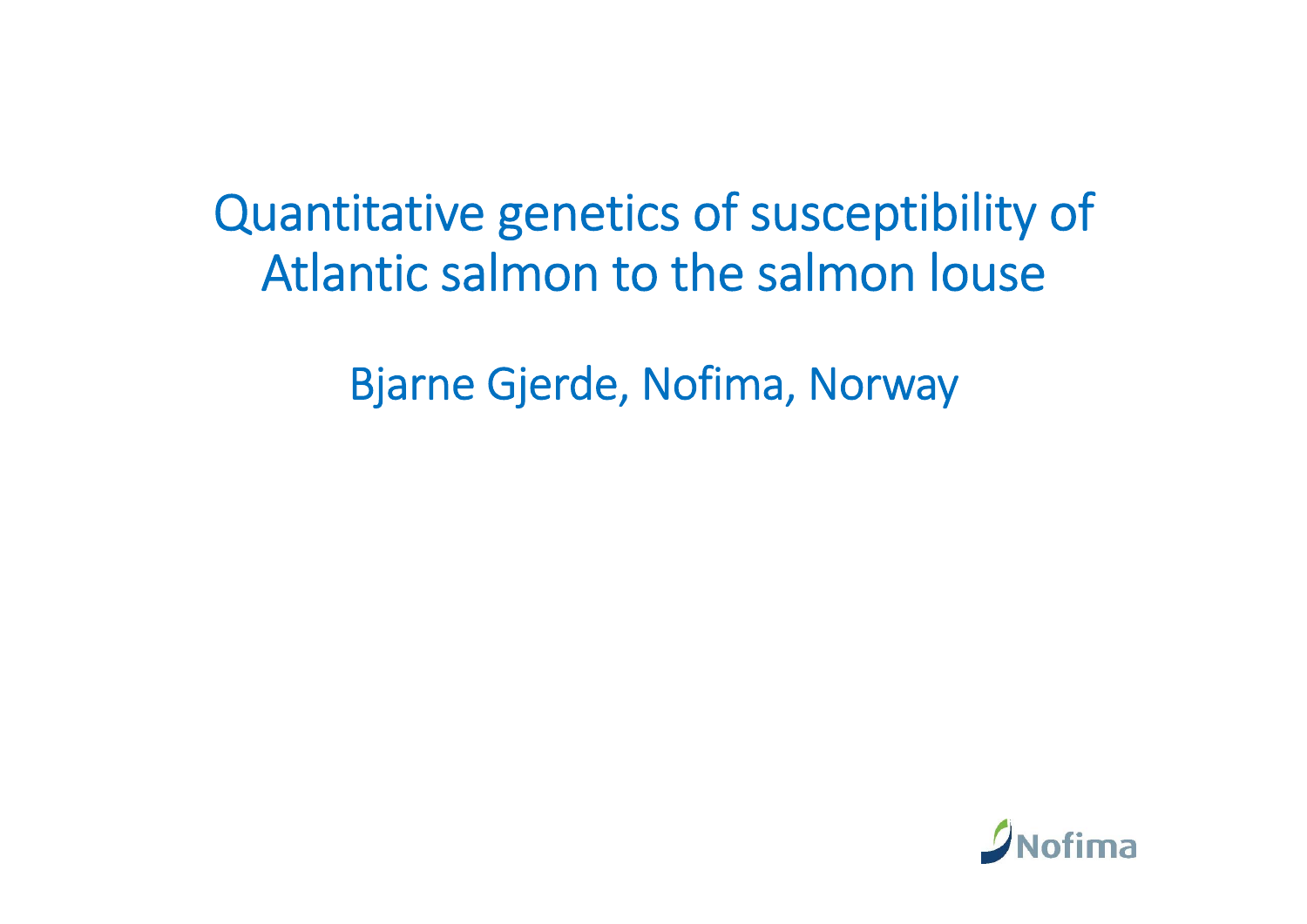# The most serious problem for the industry



#### Large direct costs (in 2015 Euro 550 million, or Euro 0.5/kg)

#### Large indirect costs

- $\bullet$ Mortality and reduced growth during treatment
- $\bullet$ Forced slaughter before desired harvest size
- Limits further growth of the industry very high economic vale!
- •Infestation of wild salmonids
- $\bullet$ Public reputation

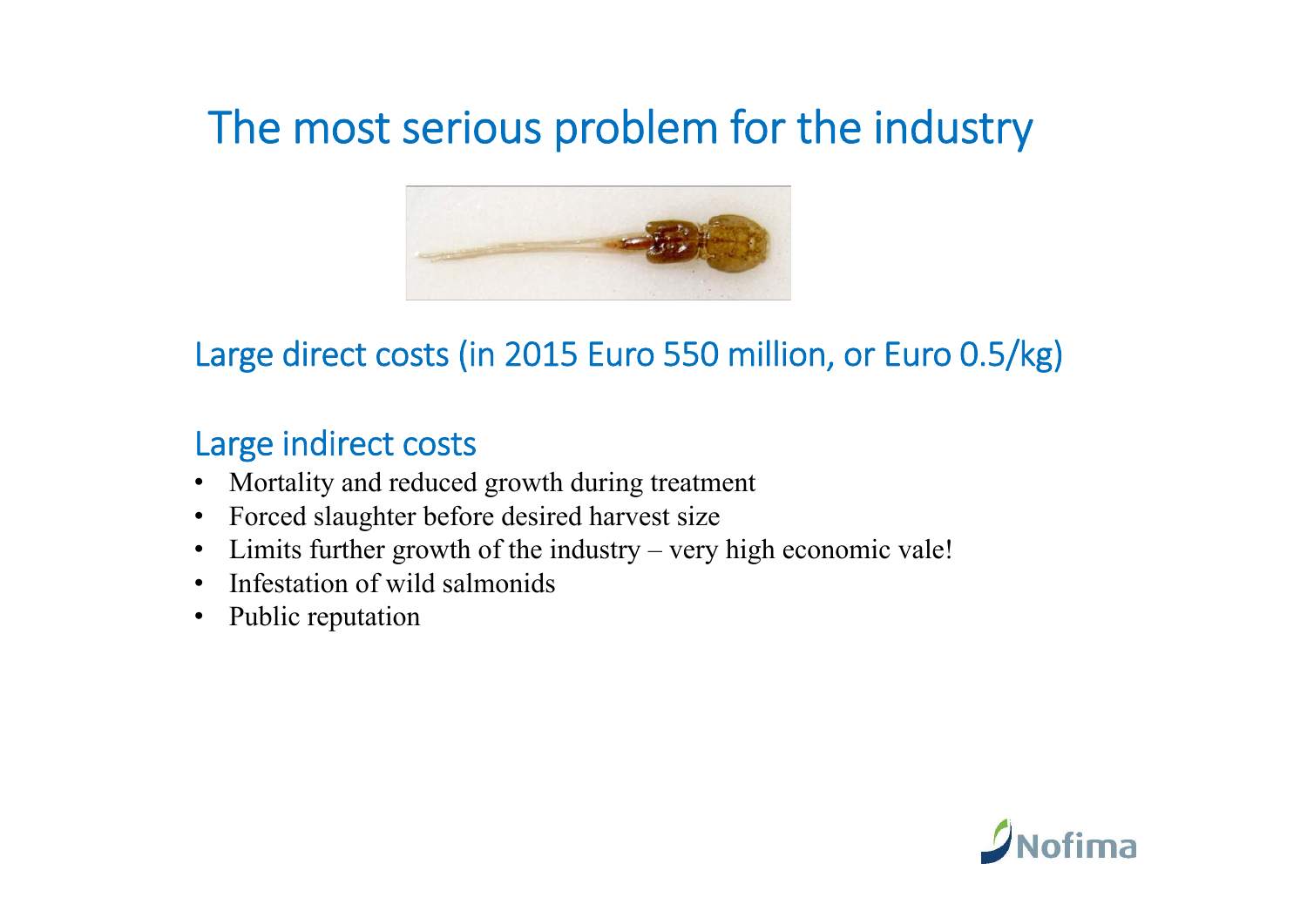# **Many combatting strategies**

- Medicaments
- Cleaner fish
- $\bm{\cdot}$   $\text{H}_{2}\text{O}_{2}$
- HealtyFeed
- Skirt
- Water pressure
- Fresh-water
- Warm-water
- Brushing
- Snorcel
- Lazer
- Vaccine?
- Closed cages
- Tanks on shore

Maybe The solution - but at a very large cost

• **Selective breeding –** A long term solution

if susceptibility to lice show genetic variation in Atlantic salmon



### None of these The single solution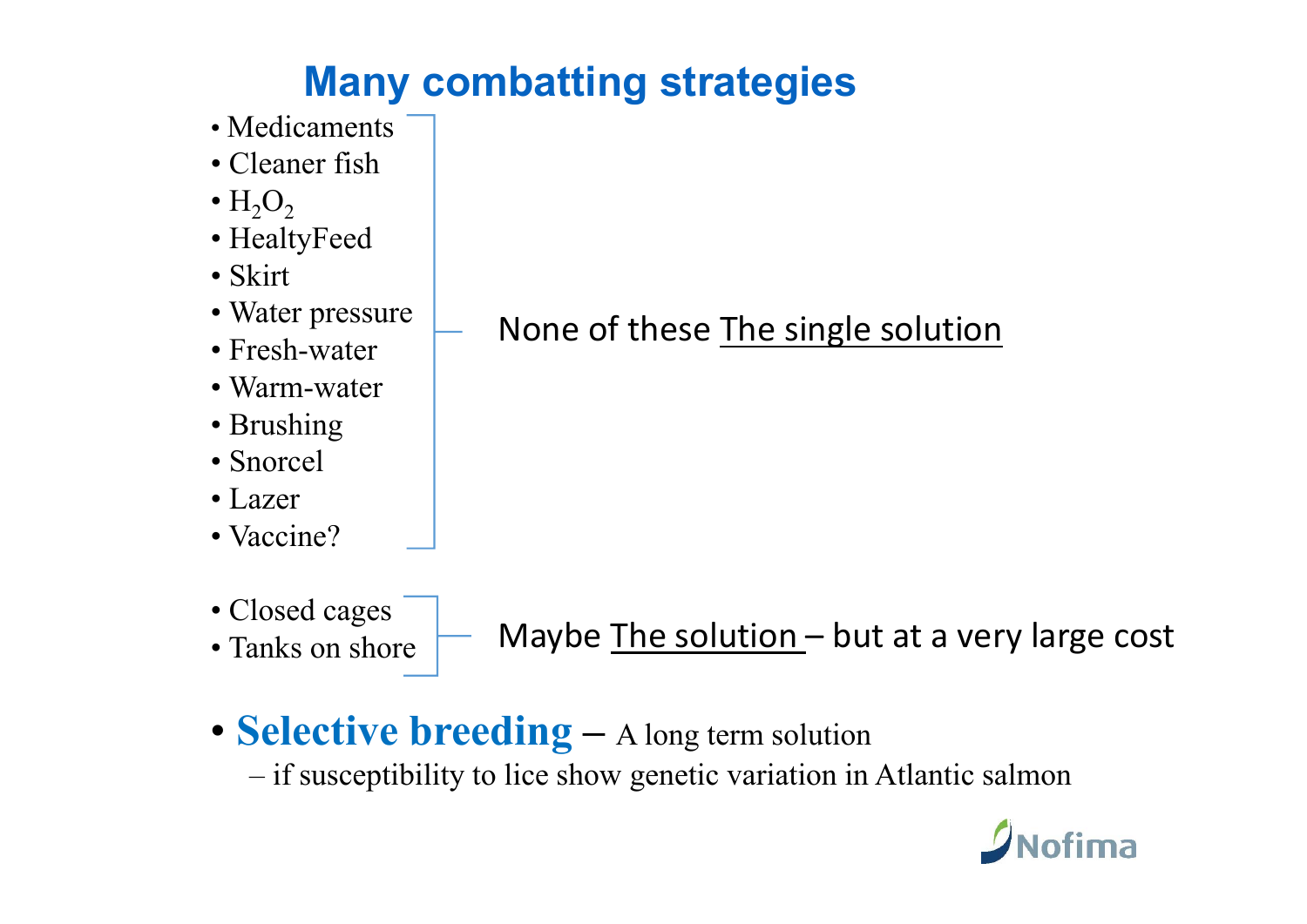#### **Field tests – natural infection**

SalmoBreed-YC 2000, 2001, 2002 - 350 families (Kolstad et al., 2005)

#### **Challenge tests**

SalmoBreed-YC 2007, 2008, 2009, 2010 - 827 families (YC-2007, Gjerde et al., 2011)







200-300 families x 15 fish/family = 3000-4500 fish





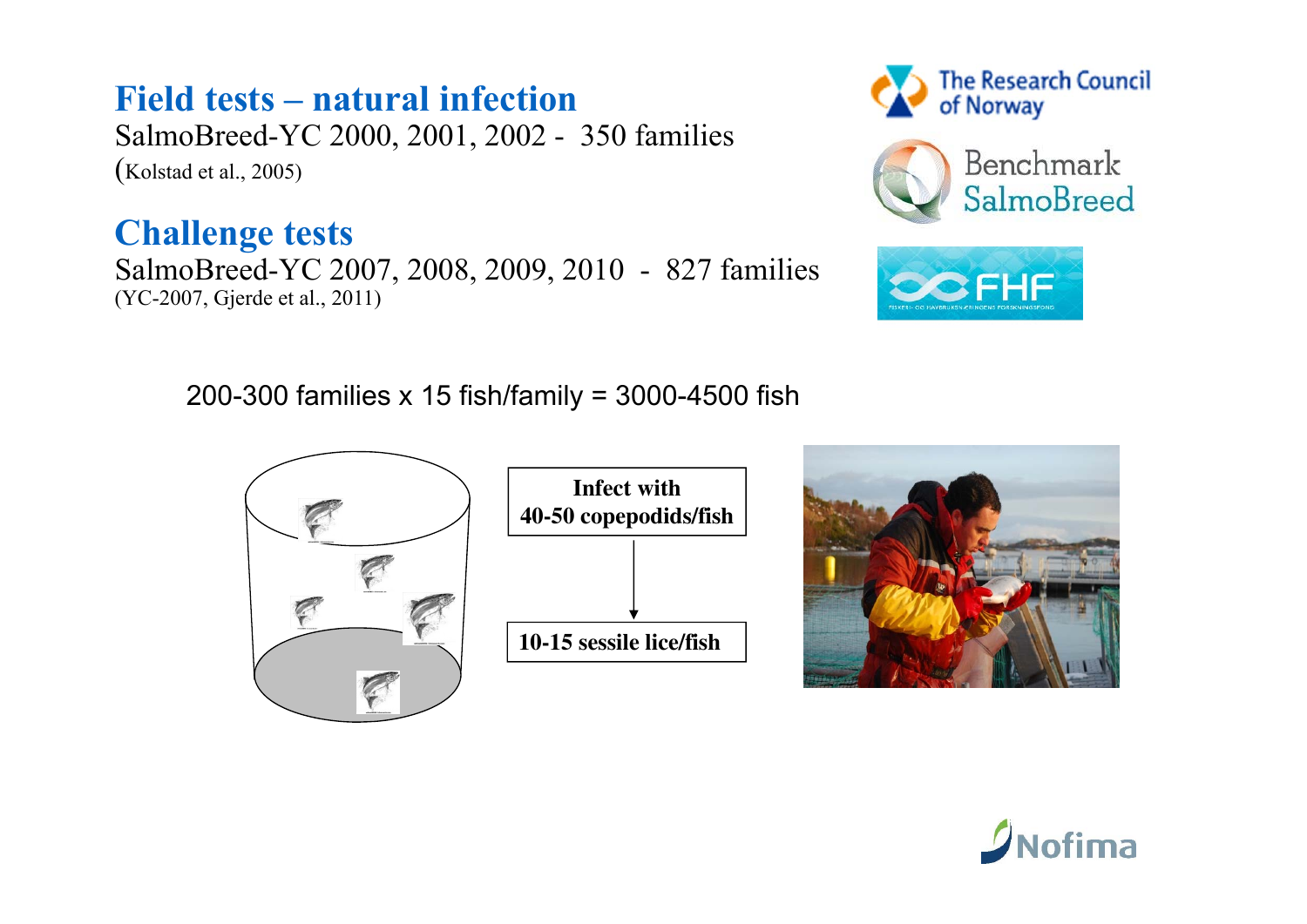#### **Average number of lice per fish**



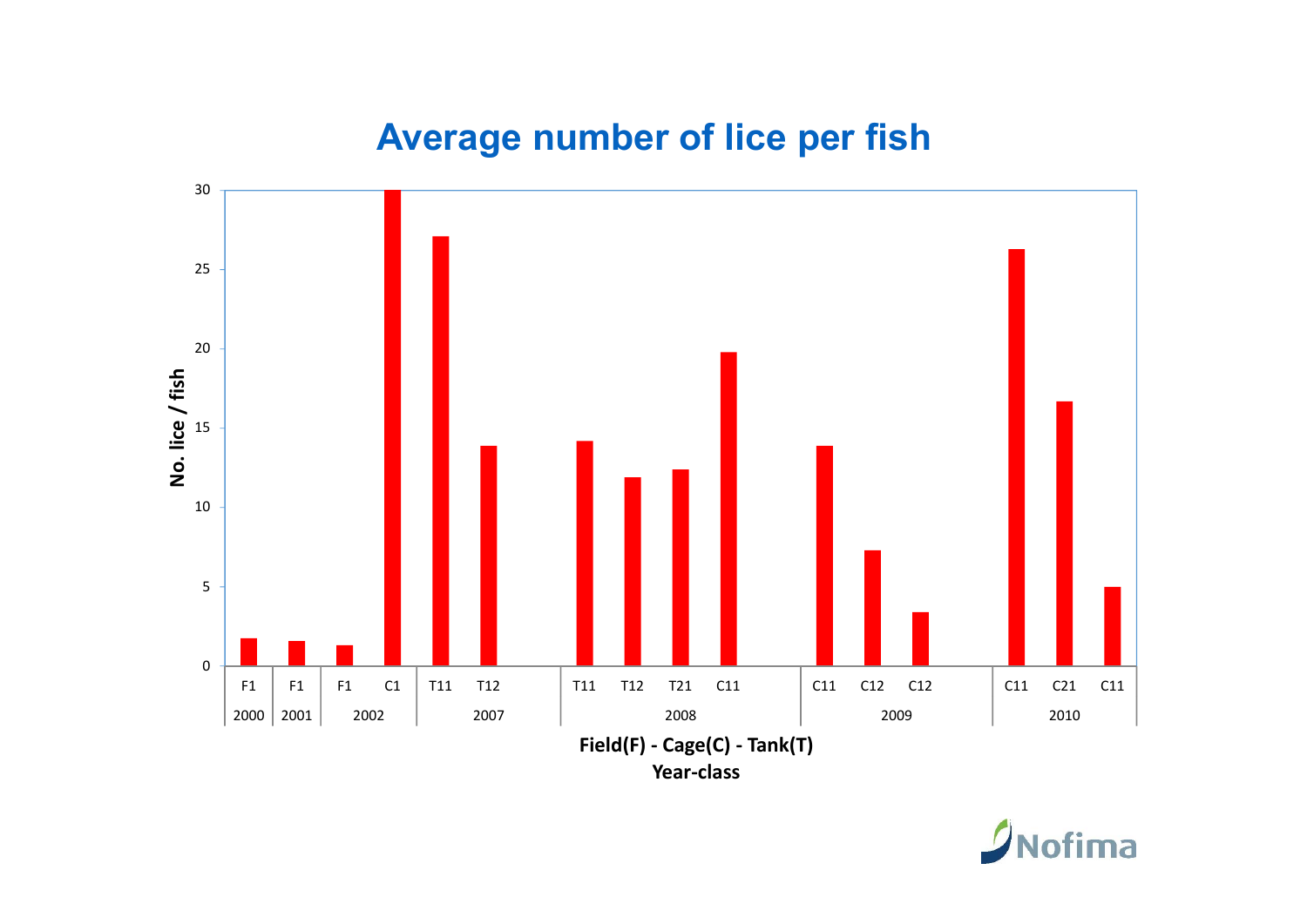### **Heritabilities for lice count (LC) or lice density (LD=LC/Bw2/3 )**



Large genetic variation as CV $_{\rm LCLD}$  = 50-75% (x2-3CV $_{\rm Bw}$ )

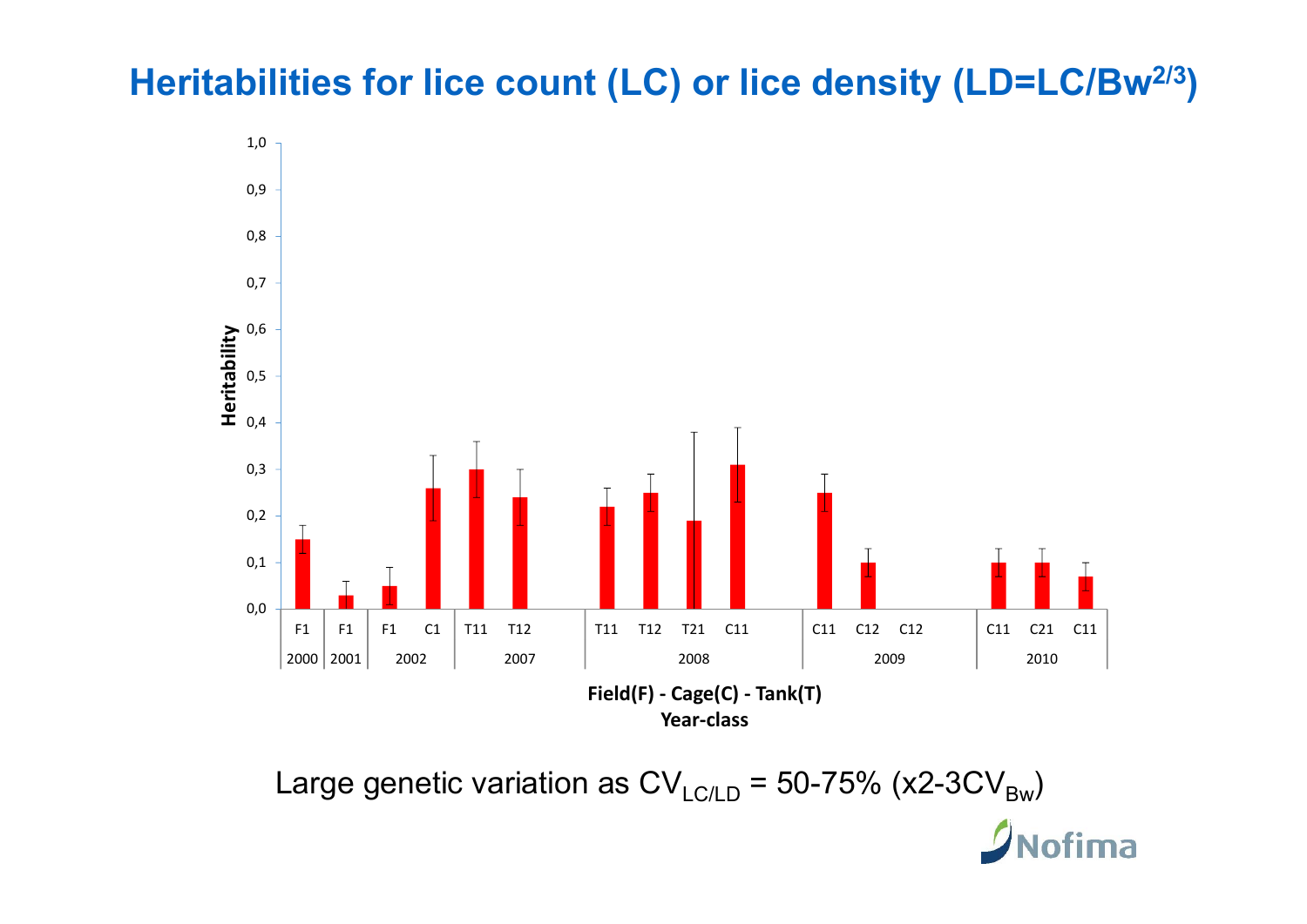#### **High genetic correlations between LC (or LD) in different tests**



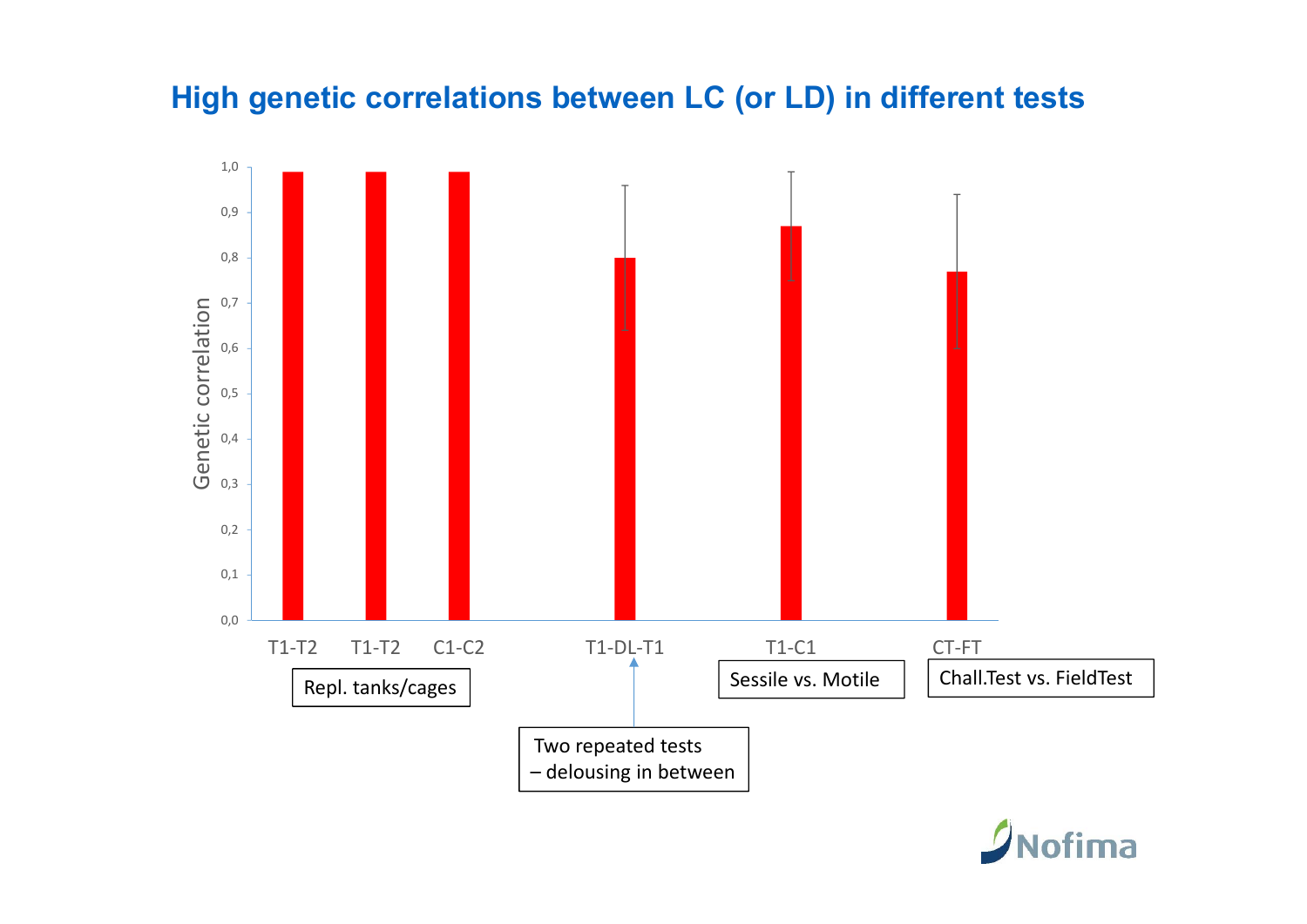#### **No unfavourable genetic correlations to other traits, so far**



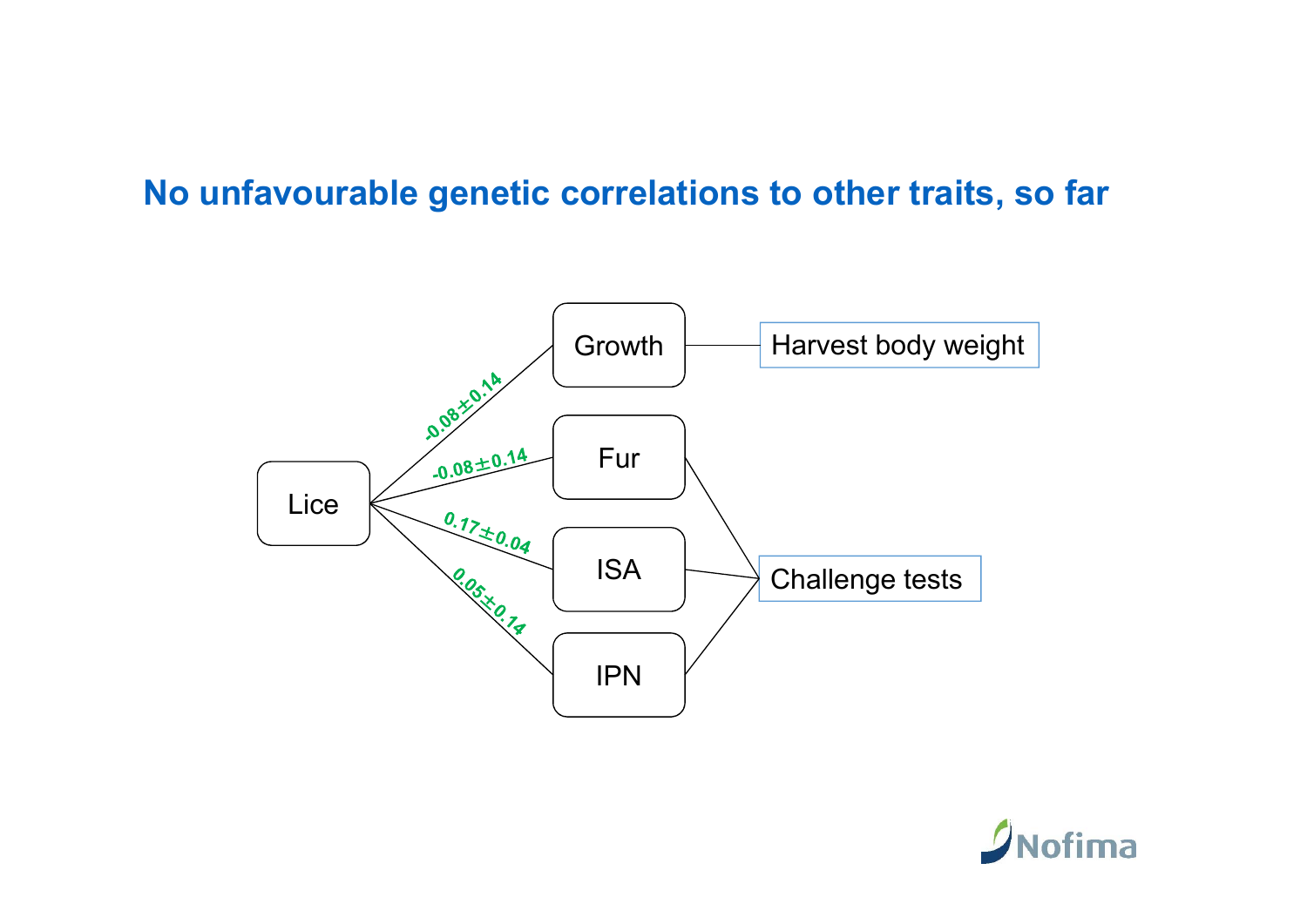### **Predicted genetic gain**

- •Single trait sib selection
- •300 families, 14 fish tested/family
- • $h^2$  = 0.20 both in challenge test and natural infection
- • $r_{\text{g}}$  = 0.9 between LC in challenge test and natural infection



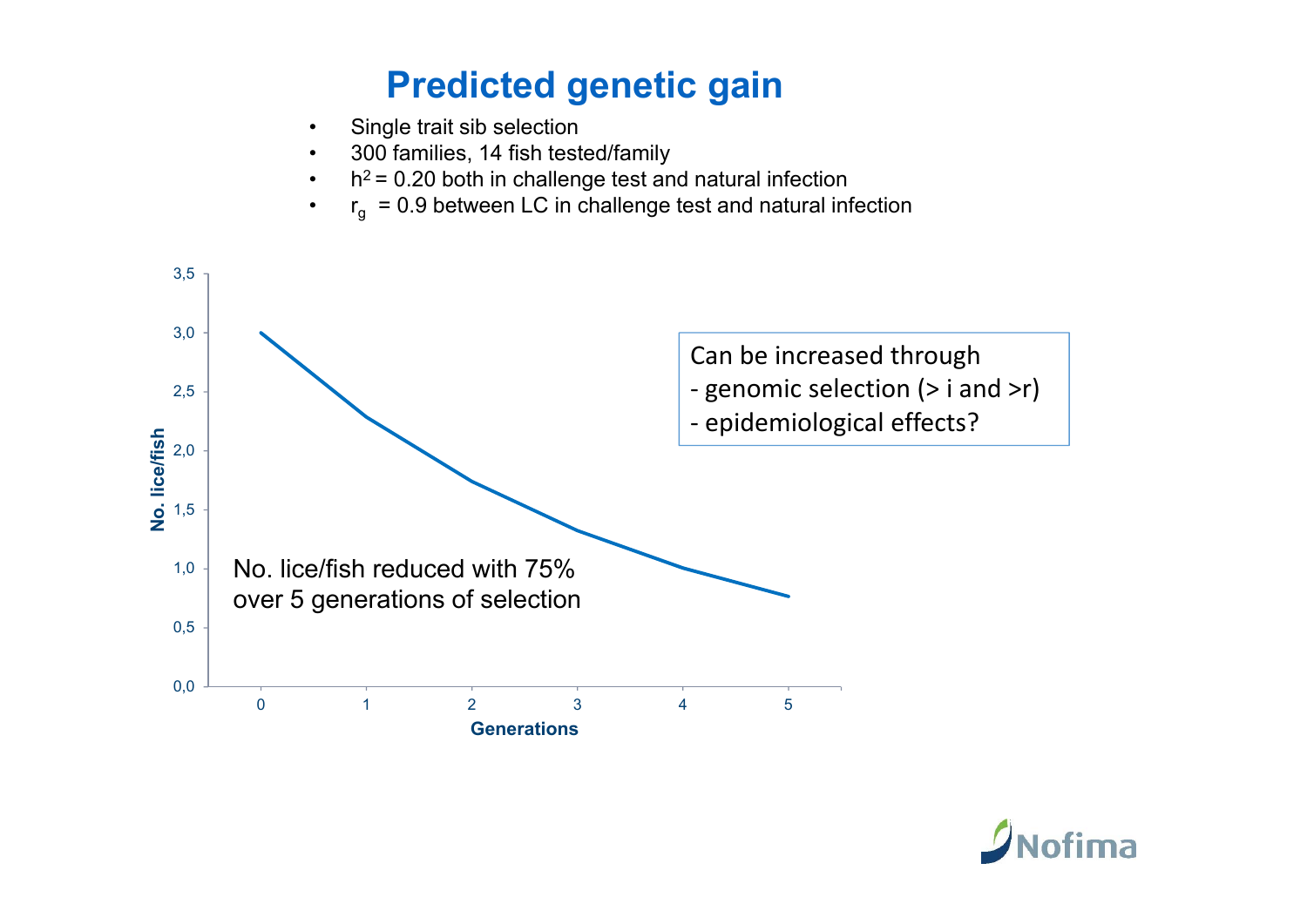### **However, not realistic to select for only increased lice resistance**



#### **Most breeding companies are in a competitive positon**

‐ selection pressure on traits that give shorter term profit (e.g. growth rate)

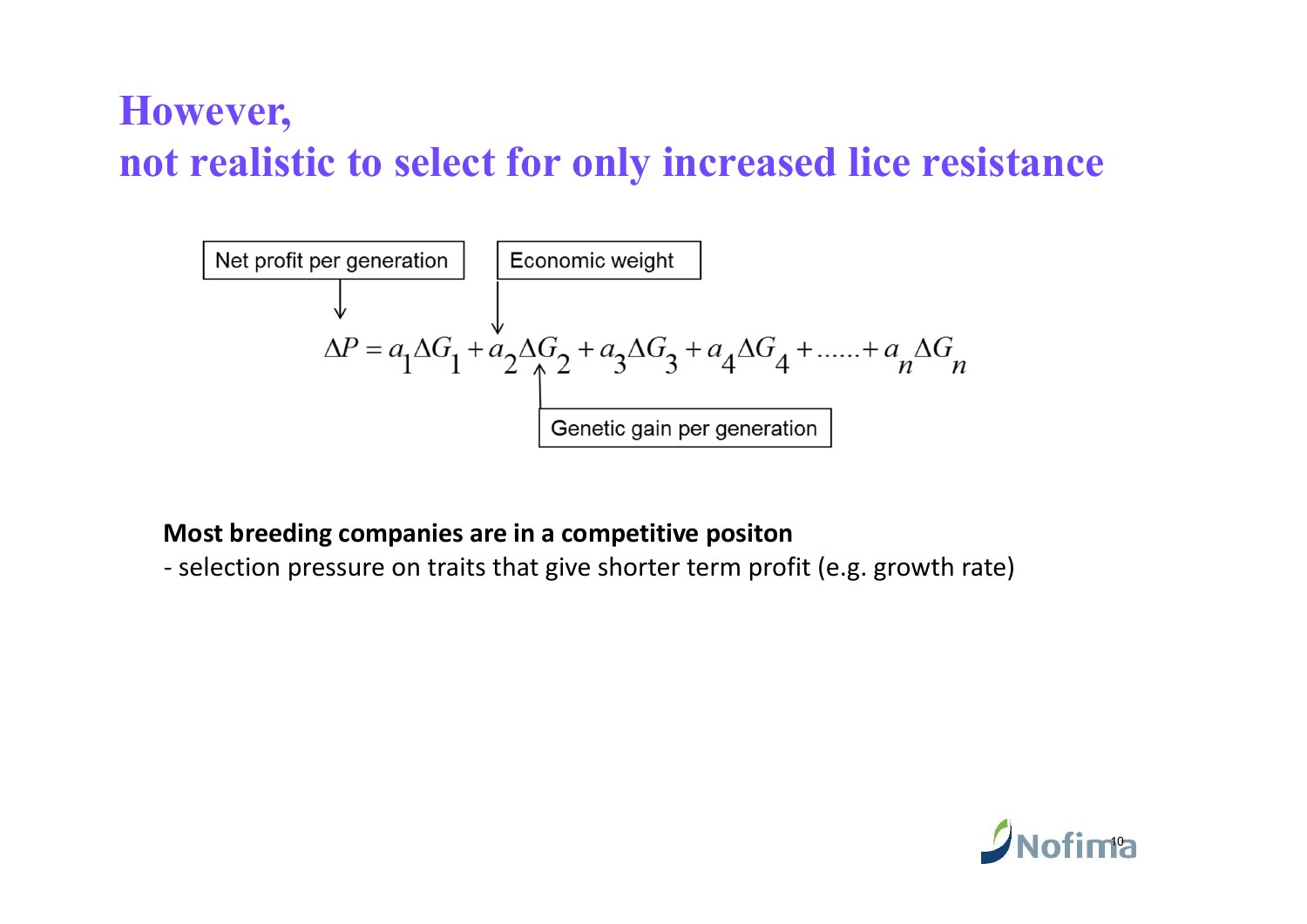### **Selective breeding against lice – a long term strategy**

- Due to the strict delousing rules it may take many years before a single farmer see an effect of a more lice resistant fish ‐ in terms of reduced number of delousing treatments
- A solution is to use government regulations to force all the breeding companies to prioritize and document increased resistance to the salmon louse.
- However, the industry and large companies will see the effect at an earlier stage
- Breeding companies should better document the power of selective breeding for increased resistance to lice ‐ and put more of the selection pressure on lice (and other disease/health traits) and less on growth (personal view)

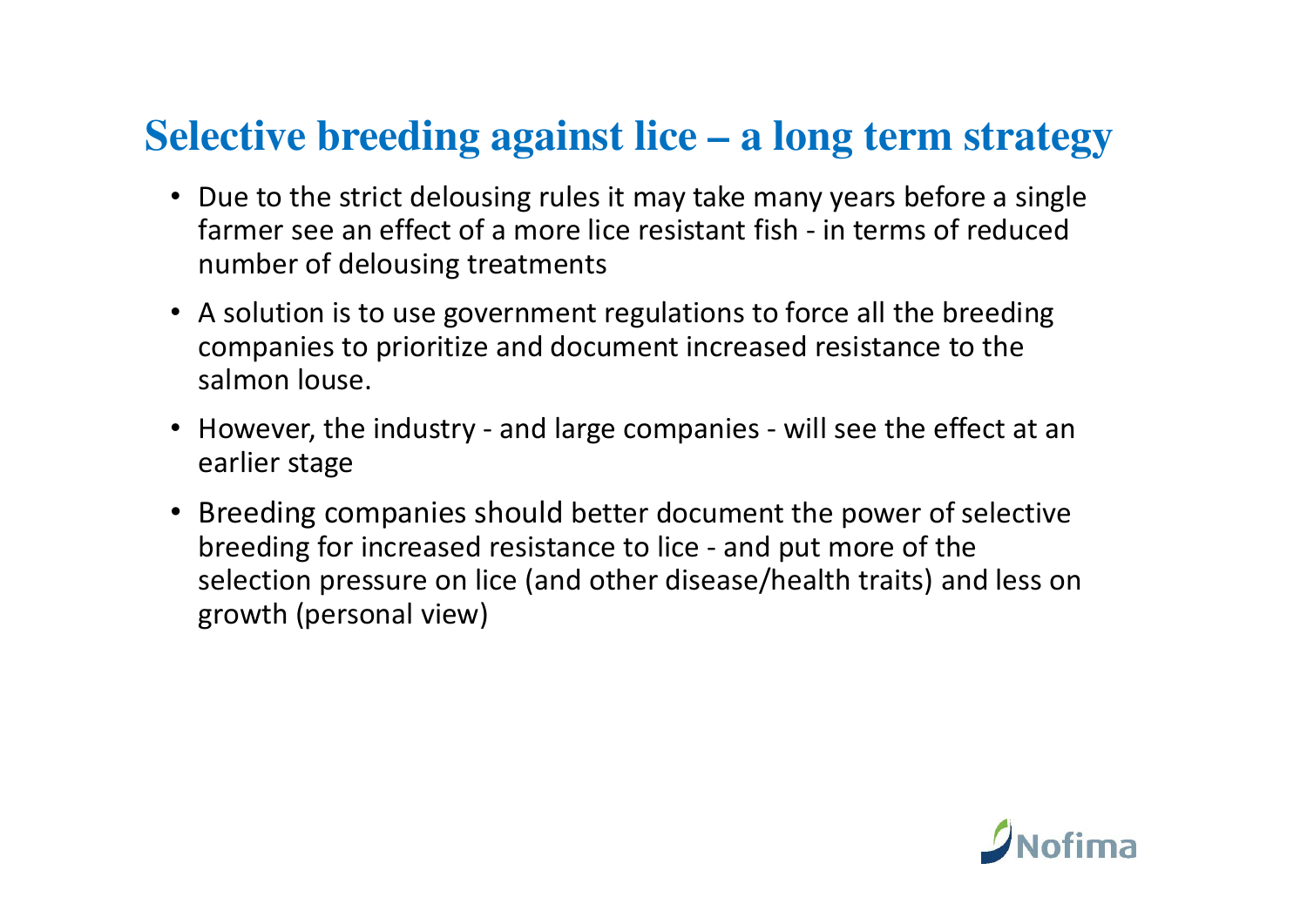

Loss in genetic gain for other traits

## **Acknowledgements**







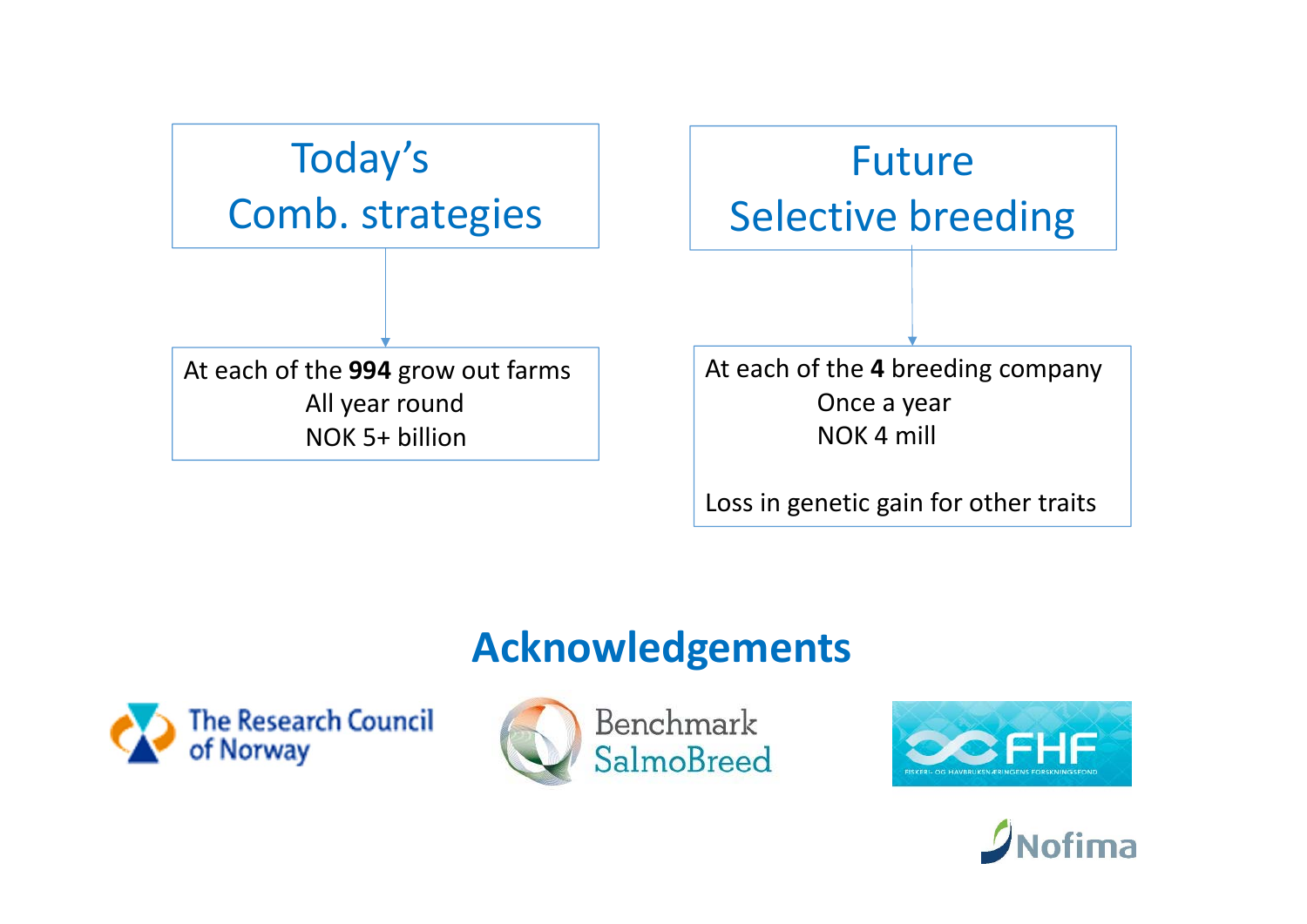#### **Economic value of resistance to lice?**

Profit = Revenue ‐ Cost

The lice problem put constraint on further growth of the industry, with no foreseen low‐cost solution.

Loss in revenue should be included in the economic value for lice resistance (Smith et al., 1986)

**Rescaling theory (scale/rescaling, Smith e al., 1986)** Extra profit due to change in output from a genetic change that can be matched by rescaling the size of the enterprise should not be counted if it can be achieved without any genetic change.

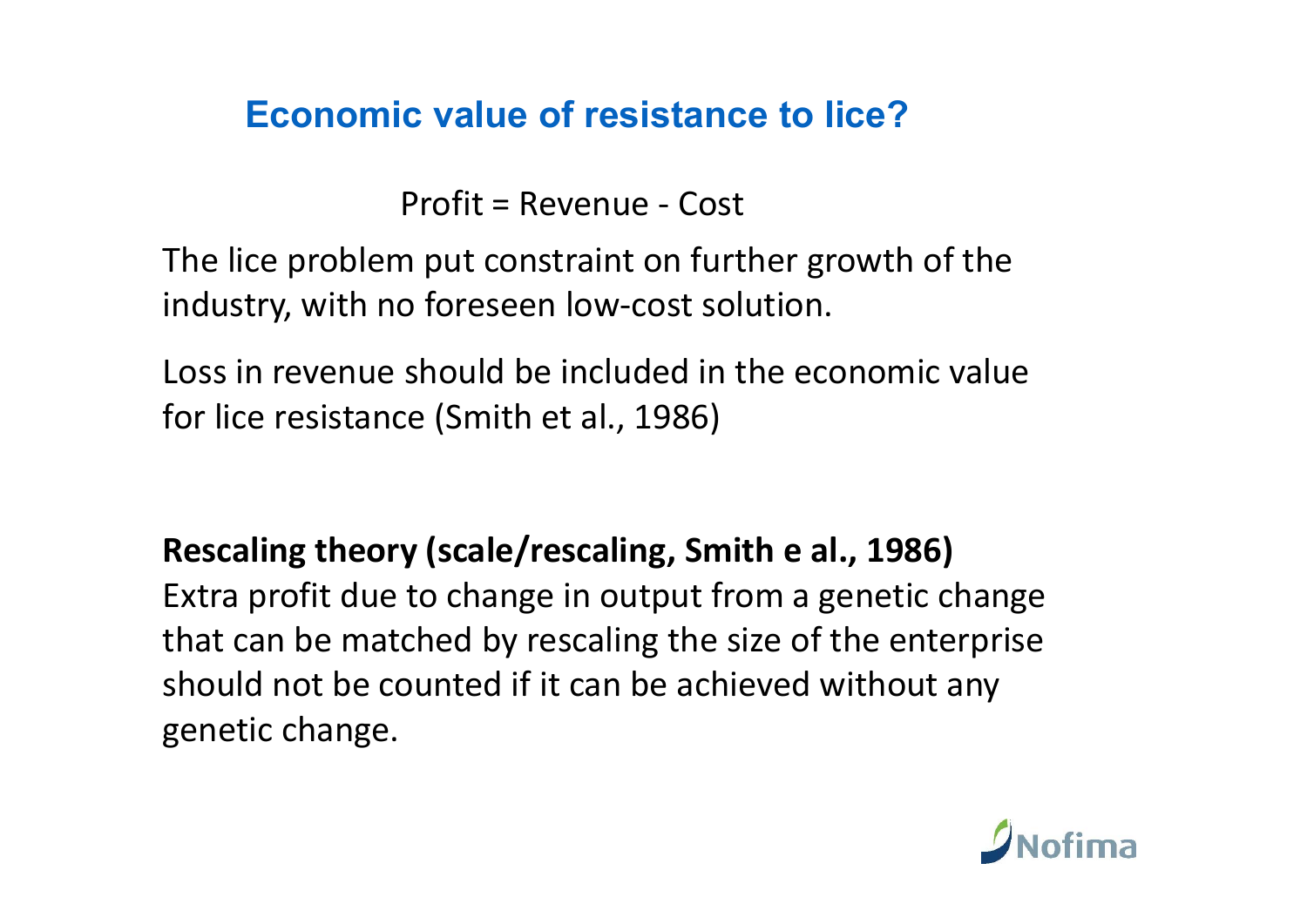# **«Avl for auka motstand mot lus er Sisyfosarbeid arbeid»**

Lusa vil tilpasse seg laksen, og vil til og med bli meir skadeleg for laksen, fordi lusa har eit langt kortare generasjonsintervall enn laksen.

Men bakteriar og virus har langt lågare generasjonsintervall enn lusa.

Mange eksempel på at avl mot bakteriar og virus har gitt positive resultat:

- formidabel positive effekten av avl mot IPN hos laks
- coho laks er tilnærma resistent mot *Caligus rogercresseyi*
- *-* Atlantisk laks større motstand mot lakselus enn regnbogeaure
- Neva-laks større motstand mot *Gyrodactylus salaris* enn norsk laks
- Norske gyro-infiserte laksestammar større motstand mot *G. salaris* enn ikkje-infiserte stammar
- Sau arveleg variasjon i motstand mot parasittar i både tarm og hud, og det er dokumentert auka motstand gjennom avl. Har ikkje kunne dokumentere at parasitten har tilpassa seg vertsdyr med større motstand mot parasitten
- NRF/Geno har sidan 1970-talet selektert for auka motstand mot m.a. mastitt hos mjølkeku med svært godt resultat ( $h^2$  <0.05,  $r_a$  = -0.3)